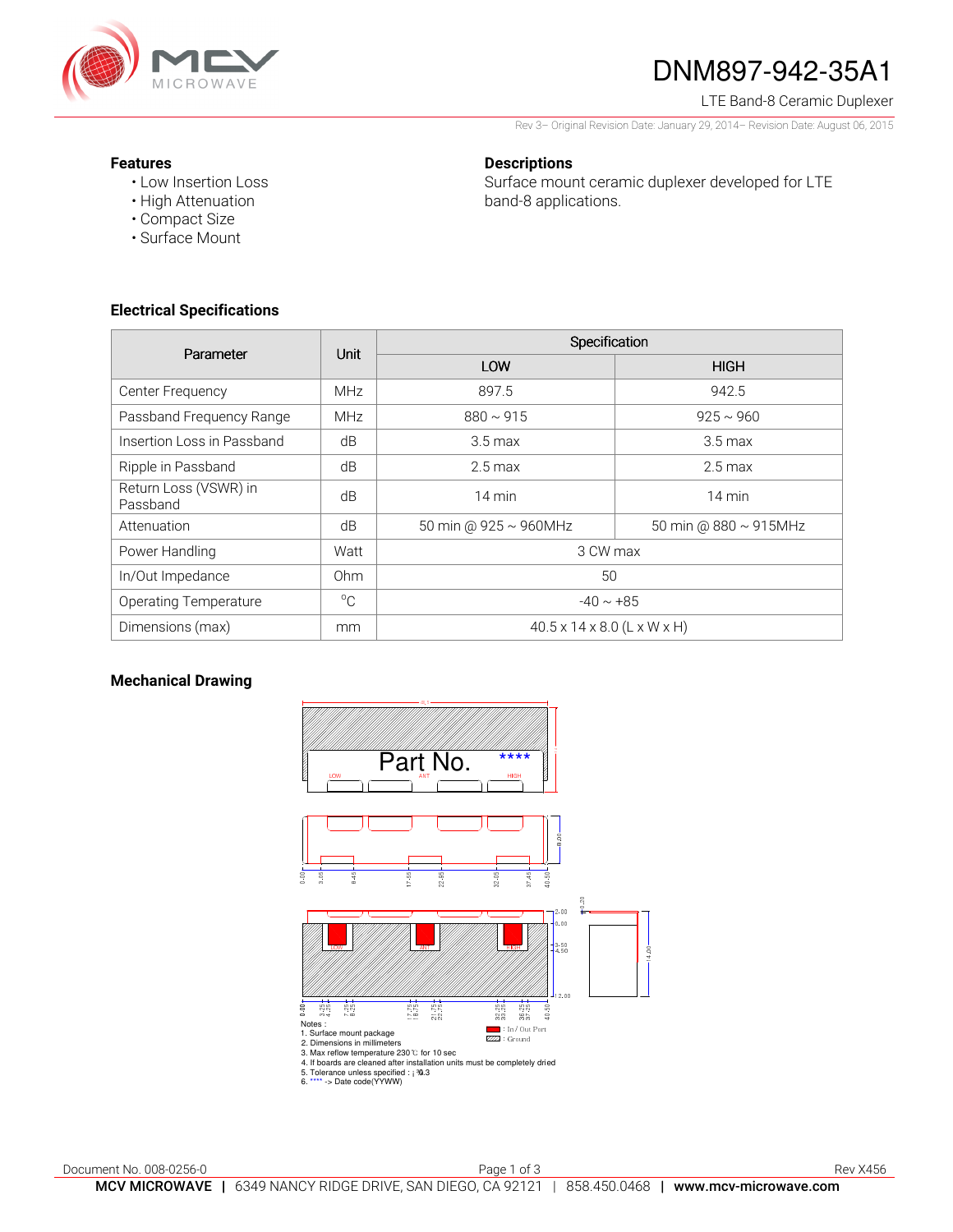

## DNM897-942-35A1

#### LTE Band-8 Ceramic Duplexer

Rev 3– Original Revision Date: January 29, 2014– Revision Date: August 06, 2015

### **Footprint**



#### **Electrical Response**